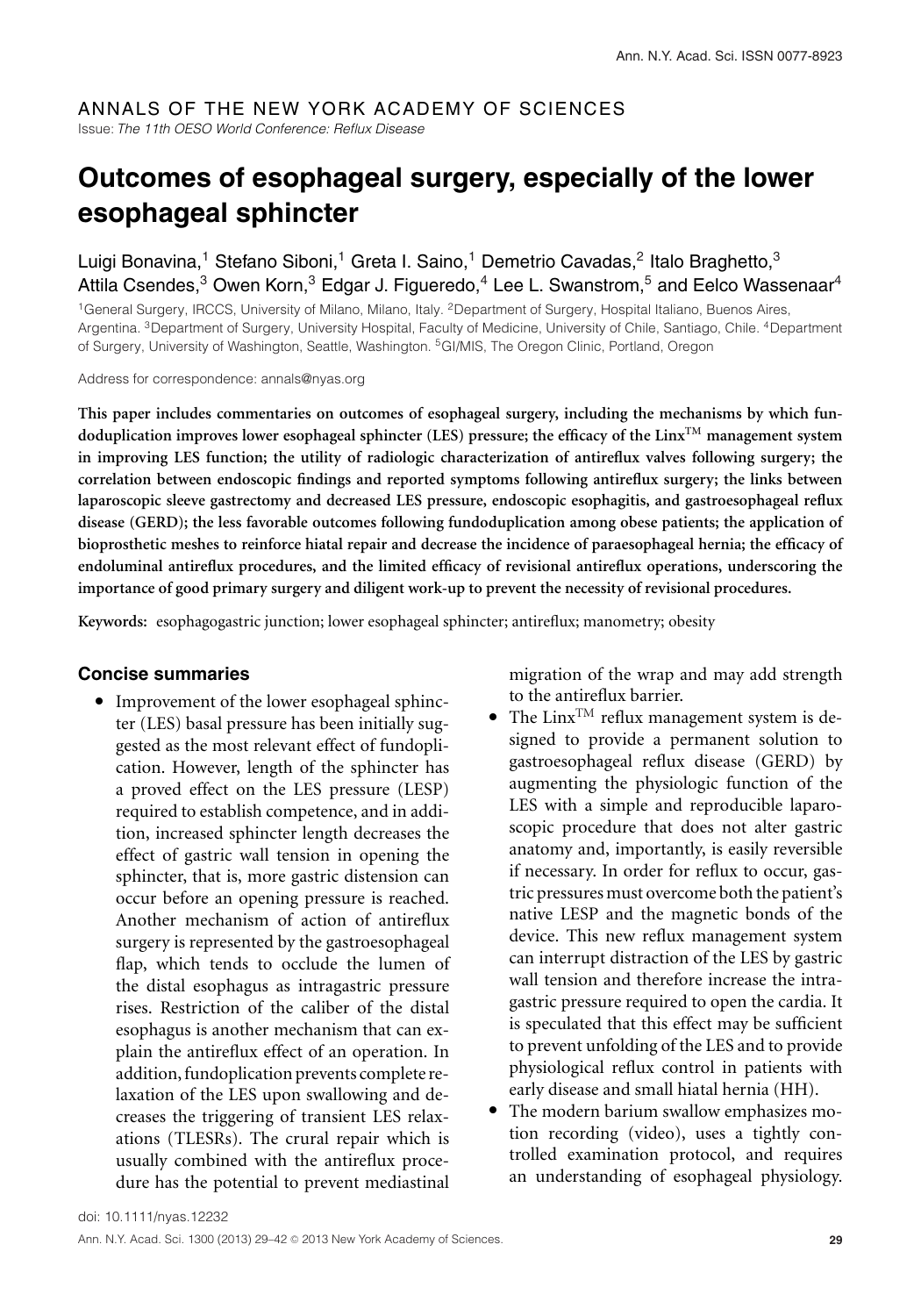Normal postfunduplication findings on contrast material should be a tapered narrowing of the distal esophagus that extends for 2–3 cm. The valve should be located below the diaphragmatic hiatus and the wrap is seen as a smooth filling defect in the fundus, with the barium column passing through the center of an image that mimics a pseudotumor. Assessment of the anatomic outcome is essential and should be done systematically because symptomatic outcome may underestimate the true recurrence rate. Complications are generally diagnosed with barium swallow examination, and include too-tight fundoplication with delayed clearance, complete or partial fundoplication dehiscence, recurrent hernia,

- and slipped wrap.<br>
Correlation of the endoscopic aspect of the antireflux barrier with symptoms, manometry, and 24-h pH studies show that there is a very good correlation between a normal postoperative valve with symptoms and functional studies, but a poorer correlation when a defec-
- tive value is present.<br>• Laparoscopic sleeve gastrectomy is recognized as an option for surgical treatment for obesity. Its consequences on the anatomy of the esophagogastric junction (EGJ) may lead to gastroesophageal dysmotility and decrease of LESP, probably due to partial resection of the sling fibers during the
- operation.<br>• The outcomes and durability of fundoplication in the setting of severe obesity are not as favorable as those in not severely obese patients. Correlation between failures of antireflux procedures and increasing body mass index (BMI) is probably due to the relative increase in intra-abdominal pressure associated with obesity, thus predisposing to breakdown of the fundoplication but not necessarily to a wrap herniation.
- - The use of prosthetic and bioprosthetic meshes as a reinforcement of the hiatal repair has gained the acceptance of different groups in order to decrease the incidence of recurrence after repair of paraesophageal hernia (PEH). To lower the risk of complications, new bioprosthetic meshes have been used to reinforce the hiatal closure. These biomaterials act as an extracellular matrix scaffold to augment the native tissue healing and regeneration: they are pliable and temporary, by nature, so they should not have the associated risks of the nonabsorbable meshes. The use of these biomaterials appears to be safe, and it is an effective alternative to the use of synthetic mesh for re-
- pair of PEH.<br>• All endoluminal treatments for GERD result in a moderate improvement in symptom scores, some decrease in medication use, but no correction of objective acid exposure testing in 70% or so of patients, with controversy over what exactly the appropriate endpoint of GERD treatment should be—patient satisfaction or a normal objective measurement. Current endoluminal devices and procedures have many patient exclusions, are disliked by the medical insurance community, and do not normalize pH in the majority of patients. On the other hand, they do markedly improve patients' symptoms and may make them easier
- to control medically.<br>The cause of failure of antireflux operations is, in the majority of patients, an anatomic abnormality such as recurrent HH with wrap migration or disruption/disconfiguration of the wrap. In approximately 2% of patients, failure is found to be due to a previously unknown motility disorder. Revisional operations have a higher mortality and morbidity than primary surgery, and their outcome is less favorable than after primary repair. Quality-of-life scores are however generally improved.

## **1. How does antireflux surgery correct lower esophageal sphincter dysfunction?**

Luigi Bonavina and Stefano Siboni [luigi.bonavina@unimi.it](mailto:luigi.bonavina@unimi.it)

Antireflux surgery has developed on an empirical basis without full understanding of the pathophysiological determinants of antireflux competence. Rudolf Nissen serendipitously discovered that wrapping the gastric fundus around the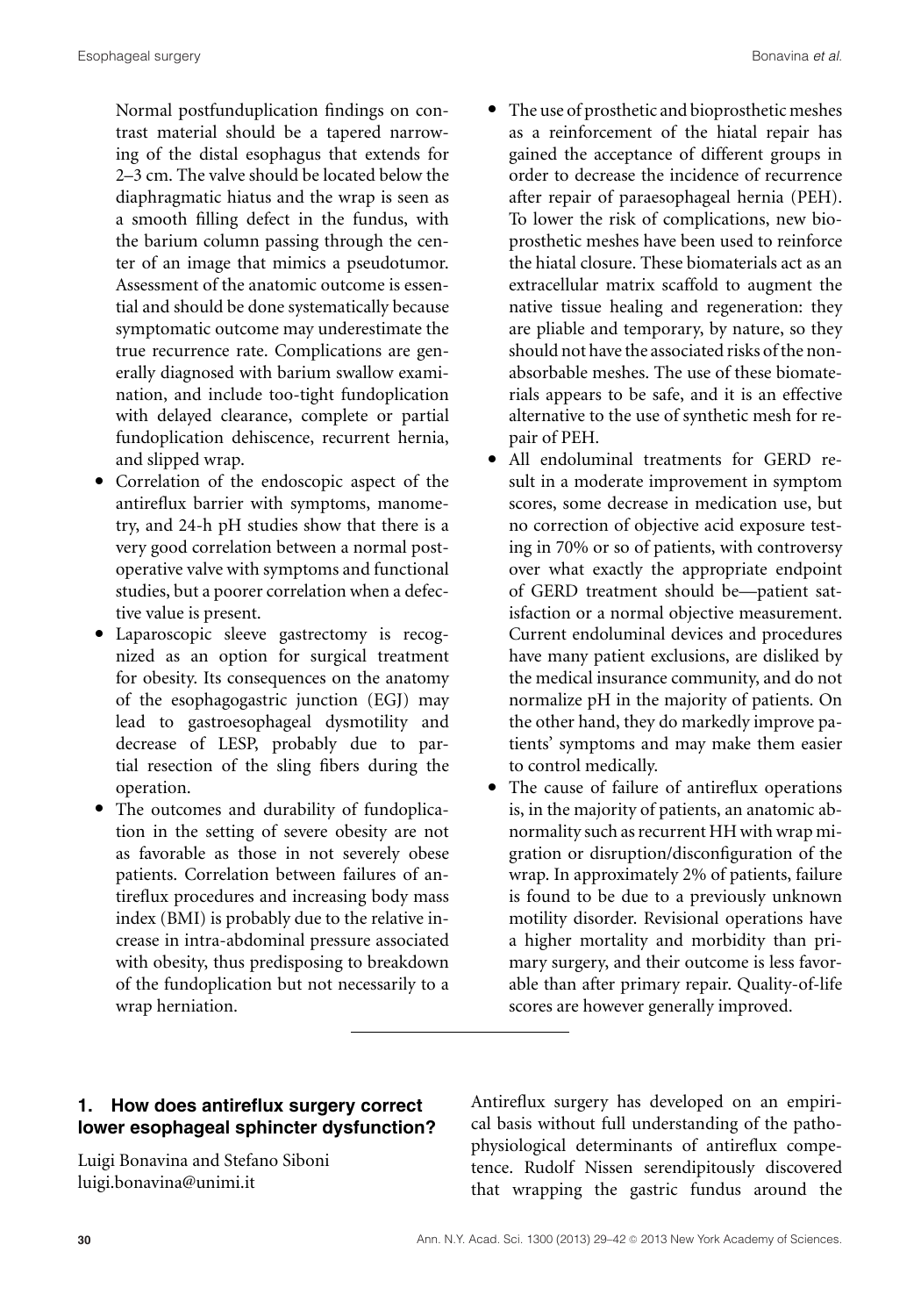anastomosis to protect from anastomotic leakage after esophagectomy was also effective to prevent gastroesophageal reflux (GER). By 1960, the Nissen fundoplication was used in patients with HH and reflux esophagitis, and has then become the gold standard of surgical therapy. However, the mechanical behavior of the gastroesophageal junction (GEJ) after antireflux surgery remains controversial.

The main factors involved in the surgical control of reflux are (1) the pressure, length, and location of the LES; (2) the GER valve as defined by the angle of His and the mucosal flap valve; and (3) the caliber of the cardia and the length–tension properties of the gastric sling fibers. The pinchcock action of the diaphragmatic crura and the reduction in the gastric capacity of the gastric fundus may also be indirectly involved in the control of reflux.

Improvement of the LES basal pressure has been initially suggested as the most relevant effect of fundoplication. It has been shown that this effect is independent of the presence of a native LES, emphasizing the role of the tone of the gastric muscle in the surgical restoration of LES competence.<sup>1</sup> However, LESP is not the sole determinant of competence. The interaction of LESP and length of the sphincter has been extensively studied in an *in vitro* model and it was suggested that the longer the LES, the lower the LESP required to establish competence.<sup>2</sup> In addition, increasing sphincter length decreases the effect of gastric wall tension in opening the sphincter, that is, more gastric distension can occur before an opening pressure is reached.3

Another mechanism of action of antireflux surgery is represented by the gastroesophageal flap or flutter valve, which tends to occlude the lumen of the distal esophagus as intragastric pressure rises. The effect of augmentation of the gastroesophageal mucosal valve can be reached by reducing the angle of His, that results in a more oblique entry of the esophagus into the stomach, by anchoring the GEJ to the median arcuate ligament (Hill operation) or by remodeling the GEJ with a total (Nissen), partial anterior (Dor), or partial posterior (Toupet) fundoplication.

Restriction of the caliber of the distal esophagus is another mechanism that can explain the antireflux effect of an operation. According to the law of La Place, the smaller the radius of a tube, the greater the pressure required to distend it. Therefore, the intragastric pressure required to open the cardia and the LES is increased by the restriction in esophageal diameter provided by the fundoplication. $4$  Calibration of the cardia provided by fundoplication results in improving the mucosal seal and the length–tension properties of the gastric sling fibers that prevent effacement of the distal esophagus. $5,6$ 

In addition, it has been shown that fundoplication prevents complete relaxation of the LES upon swallowing and decreases by 50% the triggering of TLESRs.<sup>7</sup> This effect may be the result of reduced distensibility of the cardia buttressed by the gastric fundus wall. $8$ 

The crural repair which is usually combined with the antireflux procedure following reduction of a HH has the potential to prevent mediastinal migration of the wrap and may add strength to the antireflux barrier.<sup>9</sup> Improvement of the gastric emptying rate is an additional physiological effect of the fundoplication that may help in the control of GER. It is conceivable that a reduction in size of the gastric reservoir contributes to this effect.<sup>10</sup>

In summary, the fundoplication restores tone and length of the LES by extrinsic squeezing, by calibrating the cardia, and by optimizing geometry and biomechanics of the EGJ. It is likely that the new Linx reflux management system can interrupt distraction of the LES by gastric wall tension and therefore increase the intragastric pressure required to open the cardia.<sup>11,12</sup> It is speculated that this effect may be sufficient to prevent unfolding of the LES and to provide physiological reflux control in patients with early disease and small HH.

## **2. The magnetic sphincter**

Luigi Bonavina and Greta I. Saino [luigi.bonavina@unimi.it](mailto:luigi.bonavina@unimi.it)

Up to 40% of patients with GERD have incomplete relief of symptoms that cannot be addressed by increasing the daily dose of proton pump inhibitors (PPIs).<sup>13</sup> The laparoscopic Nissen fundoplication is an effective and durable therapy when performed in specialized centers, but the level of technical difficulty and the risk profile have limited its use to fewer than 30,000 procedures annually in the United States, corresponding to less than 1% of the GERD population.<sup>14</sup> These factors have contributed to the propensity of patients to persist with medical therapy, even when it is inadequate to control symptoms and complications of the disease such as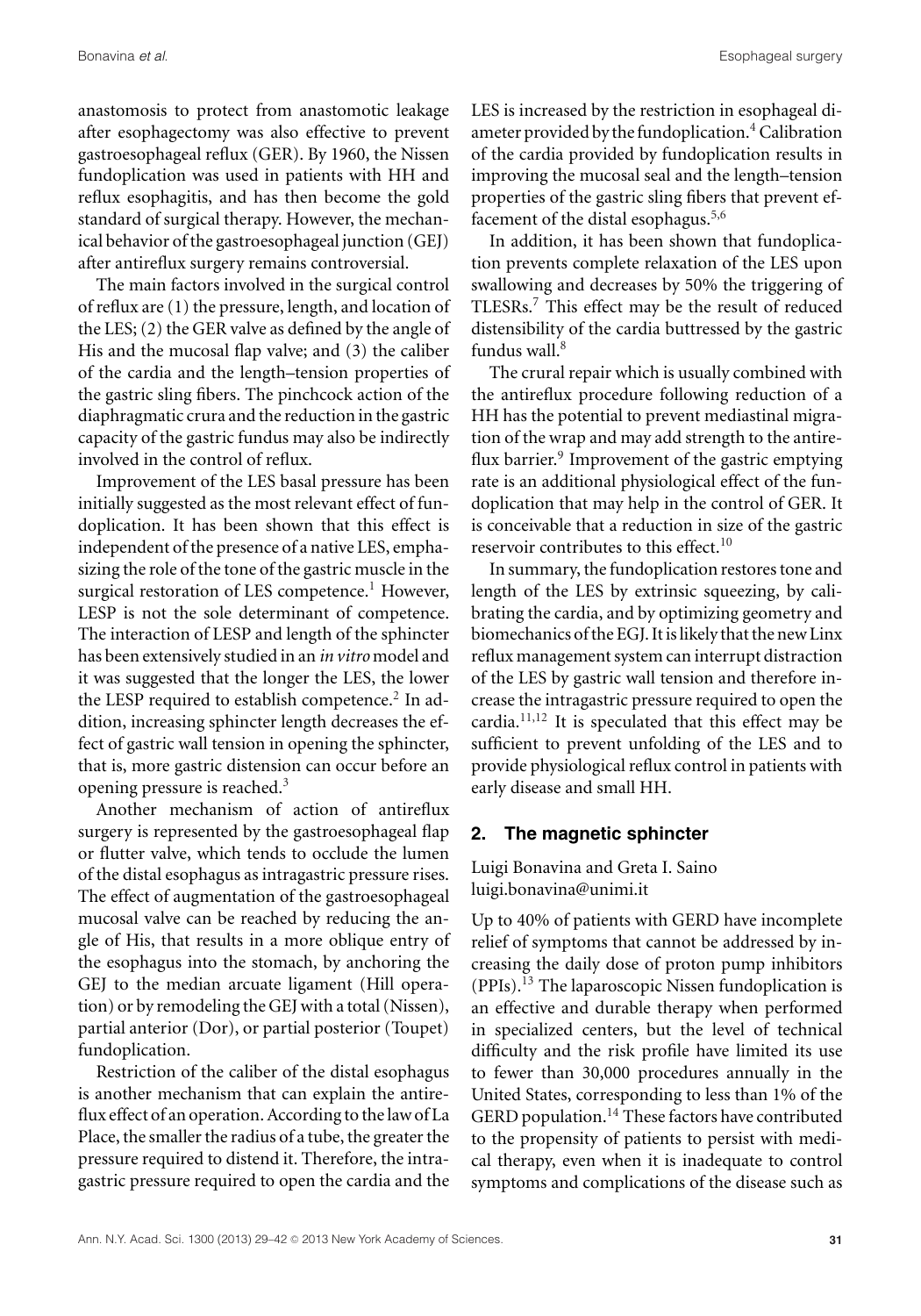

**Figure 1. Magnetic sphincter augmentation device (Linx) implanted around the gastroesophageal junction.**

aspiration, esophagitis, and Barrett's esophagus  $(BE)$ .<sup>15</sup> As a consequence, a significant gap in the treatment continuum for GERD remains evident in current clinical practice.

The Linx reflux management system is designed to provide a permanent solution to GERD by augmenting the physiologic function of the LES with a simple and reproducible laparoscopic procedure that does not alter gastric anatomy and, importantly, is easily reversible if necessary. The Linx consists of a series of titanium beads with magnetic cores sealed inside. In order for reflux to occur, gastric pressures must overcome both the patient's native LESP and the magnetic bonds of the device.<sup>16</sup> The device also allows for expansion to accommodate a swallowed bolus or the escape of elevated gastric pressure associated with belching or vomiting (Fig. 1).

The Linx is implanted laparoscopically under general anesthesia. By preserving the phrenoesophageal ligament, a tunnel is formed between the posterior esophageal wall and the posterior vagus nerve to accommodate the device. A small HH  $(<$ 3 cm) can be repaired at the discretion of the surgeon. The outer diameter of the esophagus is measured with a sizing tool and the appropriate Linx device is implanted and secured. Patients are discharged on the day of surgery or on the first postoperative day; they are on a free diet, discontinue the use of PPIs, and typically return to normal physical activity in less than a week. The most common complaints following the Linx procedure are dysphagia and chest pain, which are usually well tolerated and require only temporary diet adjustments.

A prospective controlled and multicenter study evaluated 44 patients implanted with the Linx between February 2007 and October 2008.<sup>17</sup> Data from this study were submitted for CE certification and were determined to have a positive risk-to-benefit ratio. Subsequent publications reported the 2- and the 4-year clinical results.<sup>11,12,18</sup> The FDA Gastroenterology and Urology advisory panel voted unanimously in March 2012 that there was reasonable assurance of safety and effectiveness with the use of the Linx.

On upper gastrointestinal endoscopy, the impression of the device was observed in the region of the GEJ in all patients. There was no increased resistance to passage of a standard endoscope. A consistent improvement of quality of life, normalization of reflux, and a dramatic reduction in PPI use were recorded in these patients. Thirty-two patients had both baseline and 1-year postoperative manometric testing. The LES resting pressure increased from 6.5 to 14.6 mmHg ( $P < 0.005$ ) in the nine patients with a hypotensive LESP. There were no statistically significant changes in the length of the LES nor in the amplitude of esophageal contractions.

Esophageal pH monitoring was obtained in 20 patients at 1–2 and 3 years after surgery. The mean total% time pH was <4 decreased from a preoperative baseline of 11.9–3.8% (*P* < 0.001). All of the other components of the 24-h pH test and the DeMeester composite score were significantly reduced compared to baseline. The esophageal acid exposure was normalized in 80% of patients.

The mean total GERD–HRQL (health-related quality of life) score at 4 years or more decreased to 3.3 compared to the baseline score of 25.7  $(P < 0.0001)$ ; all patients had at least a 50% reduction in the total GERD–HRQL score. Interestingly, 87.5% of patients were satisfied with their present condition, and 80% of patients were free from daily dependence on PPIs.

To date, no mucosal or transmural erosions of the device have been reported. Forty-three percent of patients complained of mild dysphagia during the postoperative period; in all individuals the symptom resolved by 90 days without treatment. Three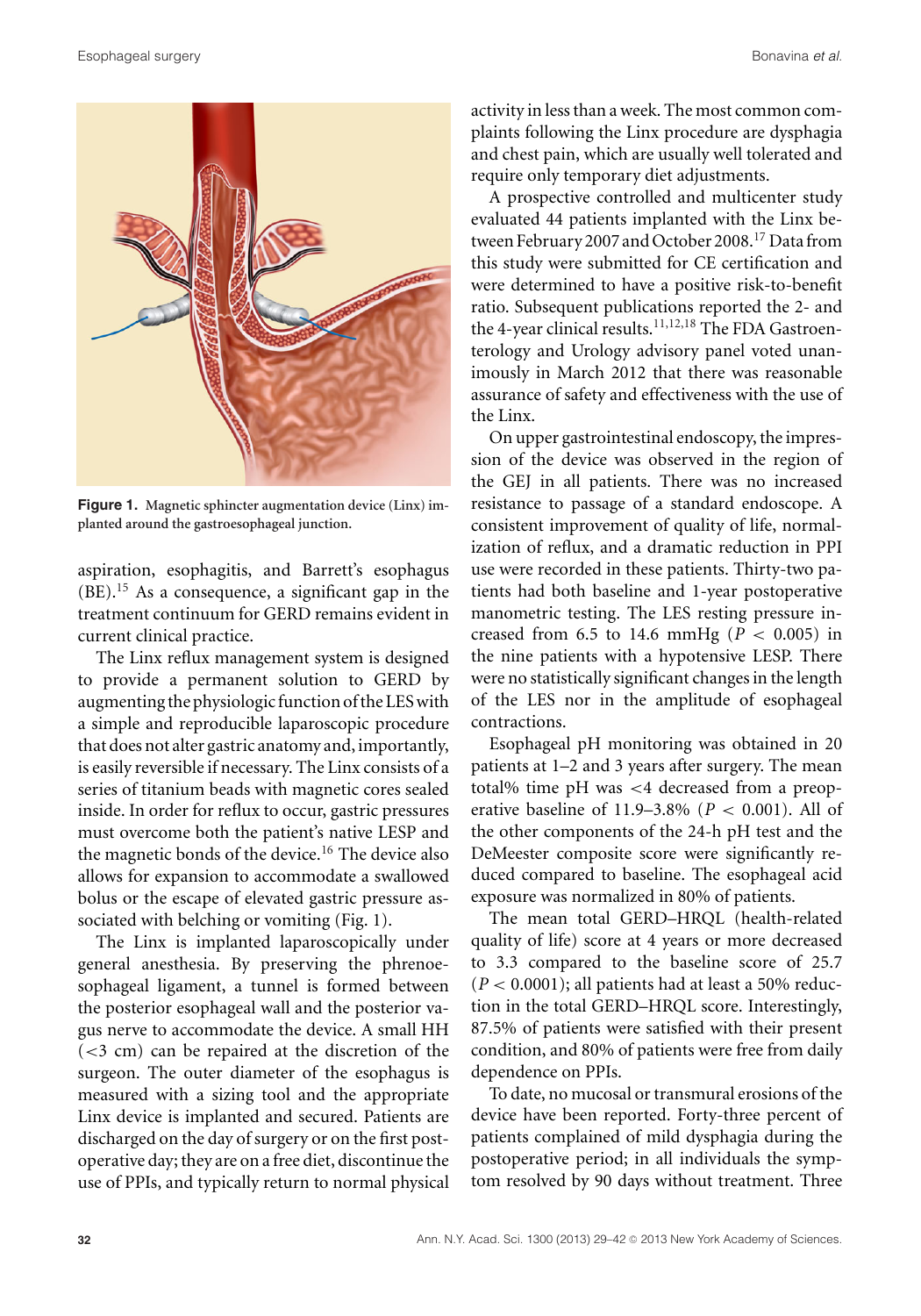patients were explanted without operative complications: one because of persistent dysphagia, one because of the need to undergo an MRI study, and the last one who elected to have a Nissen fundoplication for persisting GERD symptoms. Inability to belch or vomit was reported by less than 5% of patients.

Based upon the clinical experience to date, magnetic sphincter augmentation with the Linx reflux management system provides patients with a permanent, easily reversible, and more physiologic solution to their reflux. To date, the device has demonstrated a high level of efficacy and has met patient expectations, with few side effects or serious adverse events.

## **3. The radiologic characteristics of antireflux valves following surgery**

Demetrio Cavadas [demetrio.cavadas@hospitalitaliano.org.ar](mailto:demetrio.cavadas@hospitalitaliano.org.ar)

Barium upper gastrointestinal studies provide an enormous amount of information on the structure and function of the esophagus and stomach, especially when the entire examination is recorded on video rather than as a series of still films. This subject was opportunely pointed out in a paper by Jeffery H. Peters, "Modern imaging for the assessment of GERD begins with the barium esophagogram."<sup>19</sup>

The modern barium swallow emphasizes motion recording (video), uses a tightly controlled examination protocol, and requires an understanding of esophageal physiology. The quality of these imaging results is closely related to careful attention to the patient's body position and the technique used in the examination.<sup>19</sup>

An HH is observed in 80% of patients with GERD, and is best demonstrated in the prone position. This position increases abdominal pressure and promotes distention of the hernia above the diaphragm. The finding of a large hernia  $(>5$  cm) or an irreducible hernia in the upper position is relevant, since this may suggest the possibility of an esophageal shortening.

The significance of radiologic GER varies depending on whether the reflux is spontaneous or induced by various maneuvers. Spontaneous reflux is defined when it happens with the patient in upright position. It is observed by the radiologist in only 40% of patients with classic symptoms of reflux. When the radiologist tries to provoke reflux with maneuvers, like Valsalva, the idea is to reproduce the rises of the intra-abdominal pressure that occurs when the patient makes an abdominal effort, coughs, or sneezes.19,20

Another important point to stress is that up to 50% of GERD patients have dismotility, $^{21}$  expressed by slowing or weakening of primary esophageal peristalsis, representing a nonspecific motility disorder or an ineffective peristalsis. It is important to be aware that in these patients a retrograde transport of barium may be mistaken for spontaneous reflux.

Nissen fundoplication is the most common operation for reflux disease worldwide. The esophagogram is a simple, cheap, and well-tolerated study that allows for a functional and anatomic evaluation of the fundoplication (Fig. 2). Radiologists should be familiar with normal postfunduplication findings on contrast material–enhanced studies. There should be a tapered narrowing of the distal esophagus that extends for 2–3 cm. The valve should



**Figure 2. Radiologic image of Nissen fundoplication.**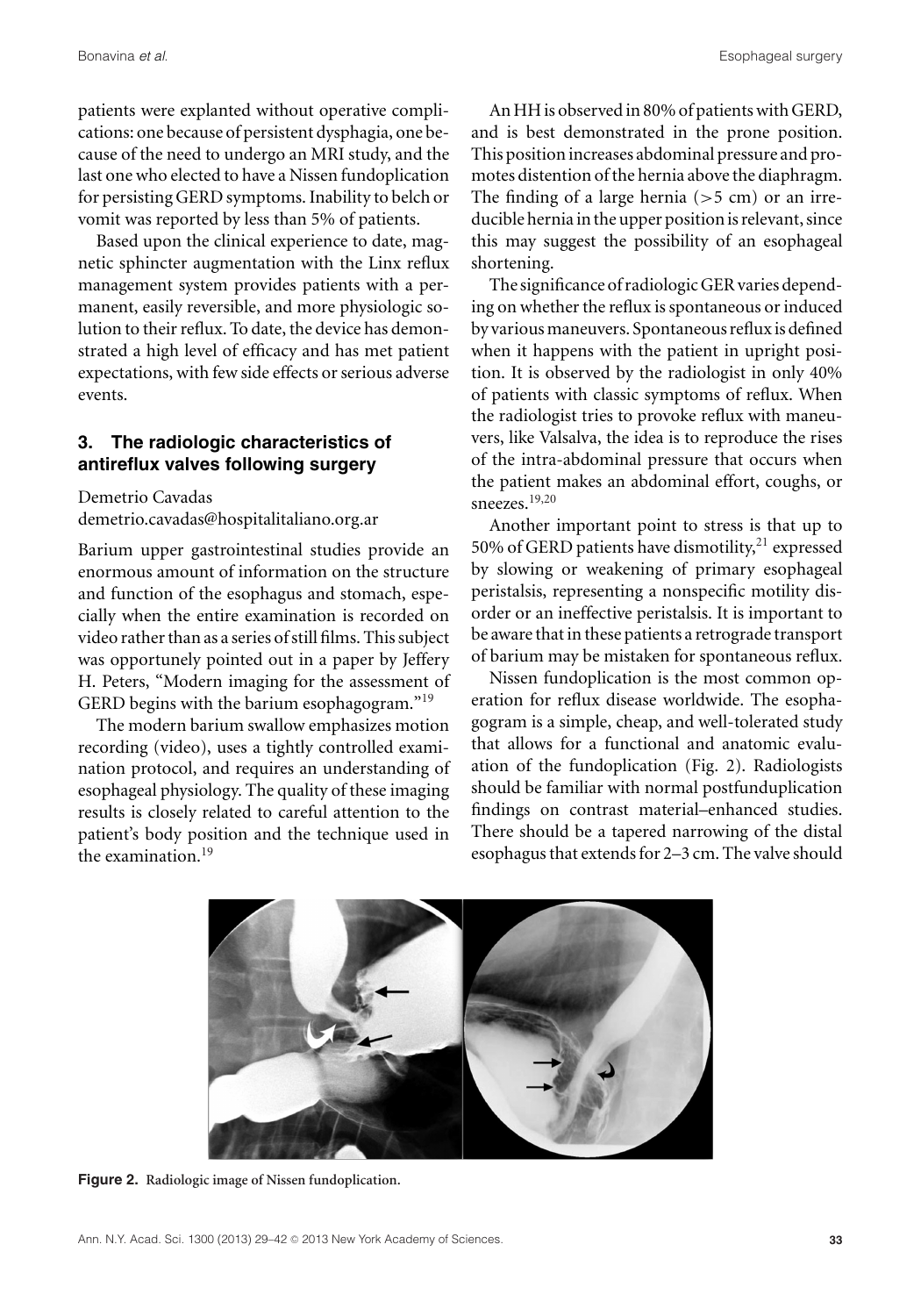be located below the diaphragmatic hiatus, $22,23$  and the wrap is seen as a sharply marginated and smooth filling defect in the fundus, with the barium column passing through the center of an image that mimic a pseudotumor.<sup>24</sup>

It is not always possible to differentiate between a Nissen and a modified Toupet fundoplication by esophagogram. Instead, a Collis gastroplasty plus Nissen is clearly identified by the image of the wrap encircling a tube with gastric folds. The postoperative symptoms that usually require radiographic evaluation include dysphagia, gas bloat syndrome, and recurrent heartburn. But the assessment of anatomic outcome is essential and should be done systematically because symptomatic outcome may underestimate the true recurrence rate. Complications are generally diagnosed with barium swallow examination, and include too-tight fundoplication with delayed clearance, complete or partial fundoplication dehiscence, recurrent hernia, and slipped wrap.

Haniaux defines the term *intrathoracic migration* of the wrap as a herniation of an intact fundoplication through the hiatus. He emphasizes that it is an underreported recurrence rate because postoperative follow-up does not include a systematic esophagogram.<sup>23</sup> He performed radiologic followup yearly in 148 patients after laparoscopic Nissen, and diagnosed 30% of intrathoracic migrations at 5 years follow-up.

Donkevoort also reported a high rate of anatomic recurrences. He prospectively investigated 57 patients after Nissen fundoplication at 2 years followup and with strict radiologic criteria he found that 55% of patients had some degree of anatomic failure. Curiously, he could not find correlation between anatomic failure and symptomatic subjective outcome. $24$  On the other hand, Italo Braguetto found a strong association between postoperative symptoms and different abnormal anatomic deformities in the evaluation with barium swallow.<sup>25</sup>

In a personal follow-up of 250 consecutive laparoscopic Nissen fundoplications for sliding HH, even when the follow-up was short (4 years) the symptomatic outcome was excellent (94% of patients without symptoms), but a very strict protocol of radiologic follow-up demonstrated 16.4% of anatomic recurrences, and there was a significant association between anatomic failure and symptoms.<sup>26</sup>

In conclusion, barium esophagogram enhanced with motion video recording is a very useful diagnostic tool to evaluate the morphology and function of the esophagus, and provides valuable information for the evaluation of antireflux surgery. The esophagogram offers precise information about the position of the fundoplication and the transit of the barium through the wrap. The assessment of anatomic outcome with an esophagogram is simple and should be done systematically because symptomatic outcome may underestimate the true recurrence rate.

## **4. Is there any correlation between symptoms and endoscopic findings following antireflux surgery?**

Italo Braghetto and Attila Csendes [cirugia@braghetto.cl](mailto:cirugia@braghetto.cl)

After antireflux surgery in patients with GERD, recurrence of symptoms can occur in near 15–25% of the patients late after surgery.<sup>27–29</sup> The majority of studies only consider the presence of symptoms, without performing objective evaluations of the real antireflux capacity of the surgical procedure. In the present report we analyze the correlation with the endoscopic aspect of the antireflux barrier correlated to symptoms and to manometry and 24-h pH studies.

In a prospective study, we evaluated 120 consecutive patients with GERD, excluding patients with long-segment BE. The objective evaluations were performed 3–5 years after surgery. Besides clinical questionnaire, manometric and 24-h pH studies were performed in each patient. They were divided by endoscopy according to the presence of a normal or a defective fundoplication after surgery according to the classification of Seltman and Jobe.<sup>30,31</sup>

The presence of a normal fundoplication by endoscopic evaluation was present in 97 patients (81%). Among them, symptoms of recurrent reflux were present in 6%, endoscopic esophagitis in 6%, hypotensive LES in 2%, and abnormal acid reflux in 10%. On the contrary, 23 patients (19%) showed a defective wrap. Among them, recurrent reflux symptoms were present in 48%, endoscopic esophagitis in 48%, hypotensive LES in 63%, and an abnormal acid reflux in 87% (Table 1).

In conclusion, the presence of a normal fundoplication late after surgery is associated with 95%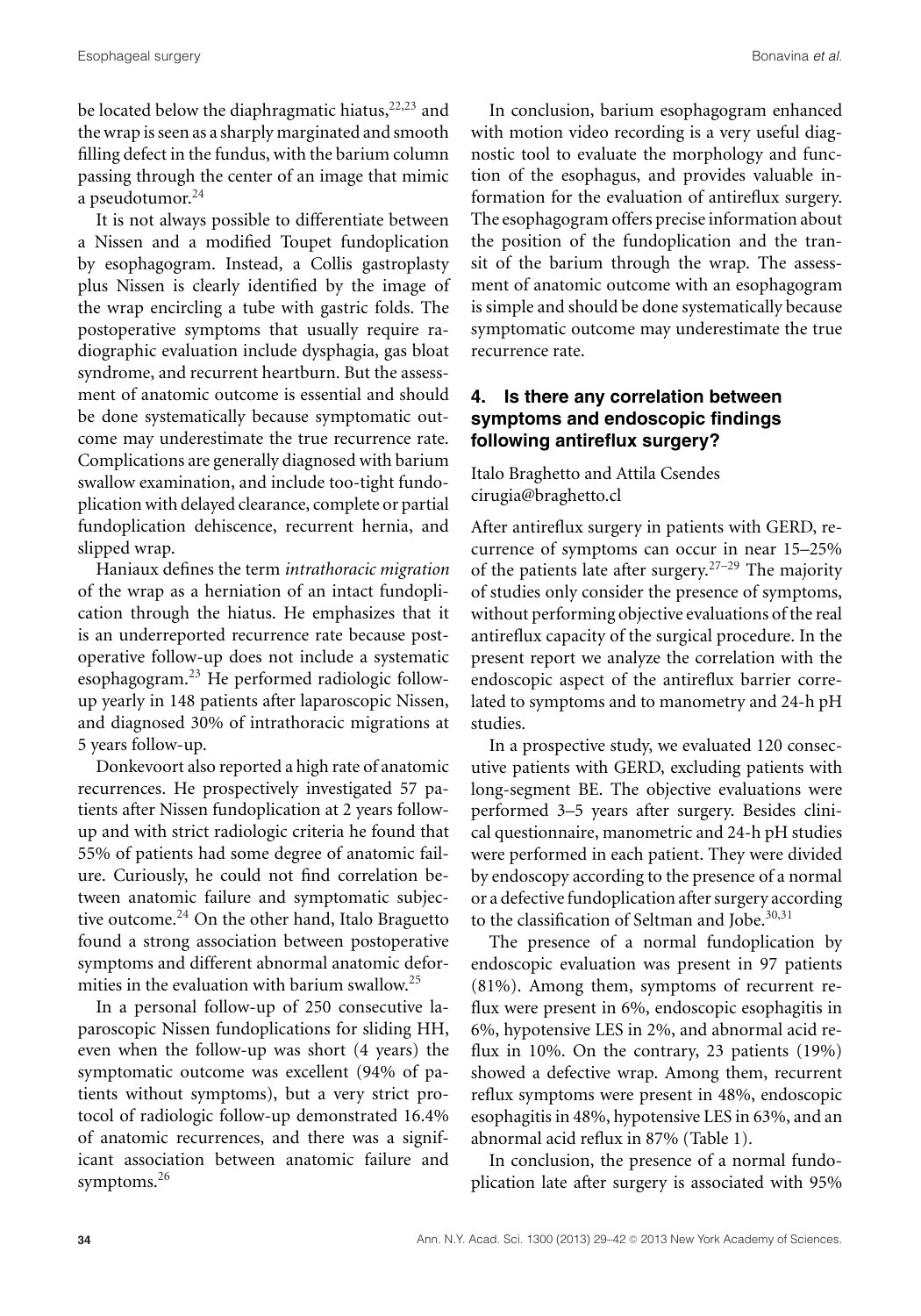|                          | Abnormal acid<br>reflux | <b>Hypotensive</b><br>sphincter<br>$\leq$ 12 mmHg) | Endoscopic<br>esophagitis | Reflux symptoms |
|--------------------------|-------------------------|----------------------------------------------------|---------------------------|-----------------|
| Defective fundopliaction |                         |                                                    |                           |                 |
| Radiology ( $n = 22$ )   | 20 (90.9%)              | $11(50\%)$                                         | 11 $(50\%)^a$             | 9 $(40.1\%)^a$  |
| Endoscopy ( $n = 23$ )   | $20(86.9\%)$            | $15(62.5\%)$                                       | 11 $(47.8\%)^b$           | 11 $(47.8\%)^b$ |
| Normal fundoplication    |                         |                                                    |                           |                 |
| Radiology ( $n = 98$ )   | $10(11.3\%)$            | $6(6.1\%)$                                         | $6(6.1\%)^a$              | $6(6.1\%)^a$    |
| Endoscopy ( $n = 97$ )   | $10(10.3\%)$            | $2(2.1\%)$                                         | $5(5.1\%)^b$              | 5 $(5.1\%)^b$   |

**Table 1. Postoperative radiologic and endoscopic evaluation of anatomic characteristics of cardia and defective antireflux barrier correlated to postoperativemanometry, endoscopic esophagitis, and postoperative reflux symptoms**

 ${}^{a}P$  < 0.001,  ${}^{b}P$  < 0.001.

of good clinical outcome and 90% of normal acid reflux studies. $25,32$  On the contrary, when a defective antireflux wrap is detected, clinical recurrence is present in only 52% of the patients, but 87% have an abnormal acid reflux. This means that there is a very good correlation of a normal postoperative valve with symptoms and functional studies, but a poorer correlation if a defective value is present.

## **5. Lower esophageal sphincter after sleeve gastrectomy for obese patients**

Italo Braghetto and Owen Korn [cirugia@braghetto.cl](mailto:cirugia@braghetto.cl)

Obesity is associated with a statistically significant increase in the risk of GERD symptoms; erosive esophagitis, BE, and esophageal carcinoma progressively increase with increasing weight.32–36 Laparoscopic sleeve gastrectomy has been accepted as an option for surgical treatment for obesity. After surgery and this procedure modify the anatomy of the EGJ, consequently some patients present reflux symptoms associated with endoscopic esophagitis, therefore PPI treatment must be indicated. We have studied the manometric changes and GER after sleeve gastrectomy. Preoperative mean LESP was  $14.2 \pm 5.8$  mmHg. After the operation, LESP decreased significantly to a mean value of  $10.5 \pm 6.06$  mmHg ( $P = 0.01$ ). Three patients (15%) presented normal LESP (23.1  $\pm$  3.7 mmHg) and 17 patients (85%) presented hypotensive LES with a mean LESP of  $8.3 \pm 2.6$  mmHg: six of them (30%) presented LESP  $< 6.0$  mmHg (5.45  $\pm$  0.5 mmHg) and 11 patients (55%) presented LESP more than 6.1 mmHg (9.9  $\pm$  1.7 mmHg). All patients had normal total and abdominal length before the operation. After sleeve gastrectomy, the abdominal length and total length of the high-pressure zone at the EGJ were also affected. Six patients had normal total and abdominal length of the LES (total length  $>3.5$  cm and abdominal length  $>1$  cm). Of the other 14 patients, five patients had total length  $=$ 3.5 cm but abdominal length <1 cm and nine patients had total <3.5 cm and abdominal length  $= 0.5$  cm (Table 2).<sup>37</sup>

In addition, associated with these findings we observed the presence of increased GER with scintigraphic assessment, endoscopic erosive esophagitis,

**Table 2. Lower esophageal sphincter length before and after sleeve gastrectomy**

|                                                 | Before              | After                               |
|-------------------------------------------------|---------------------|-------------------------------------|
| LES pressure                                    | $14.2 \pm 5.8$ mmHg | $10.5 \pm 6.06$ mmHg ( $P = 0.01$ ) |
| Incompetent LES                                 |                     | 17 (85%)                            |
| Normal length <sup><math>a</math></sup>         | 20                  | 6                                   |
| Incompetent                                     | 0                   | 14                                  |
| Total length $>$ 3.5; abdominal length $<$ 1 cm |                     |                                     |
| Total length $<$ 3.5; abdominal length $<$ 1 cm |                     |                                     |

 $a$ Total length  $>$ 3.5; abdominal length  $>$ 1 cm.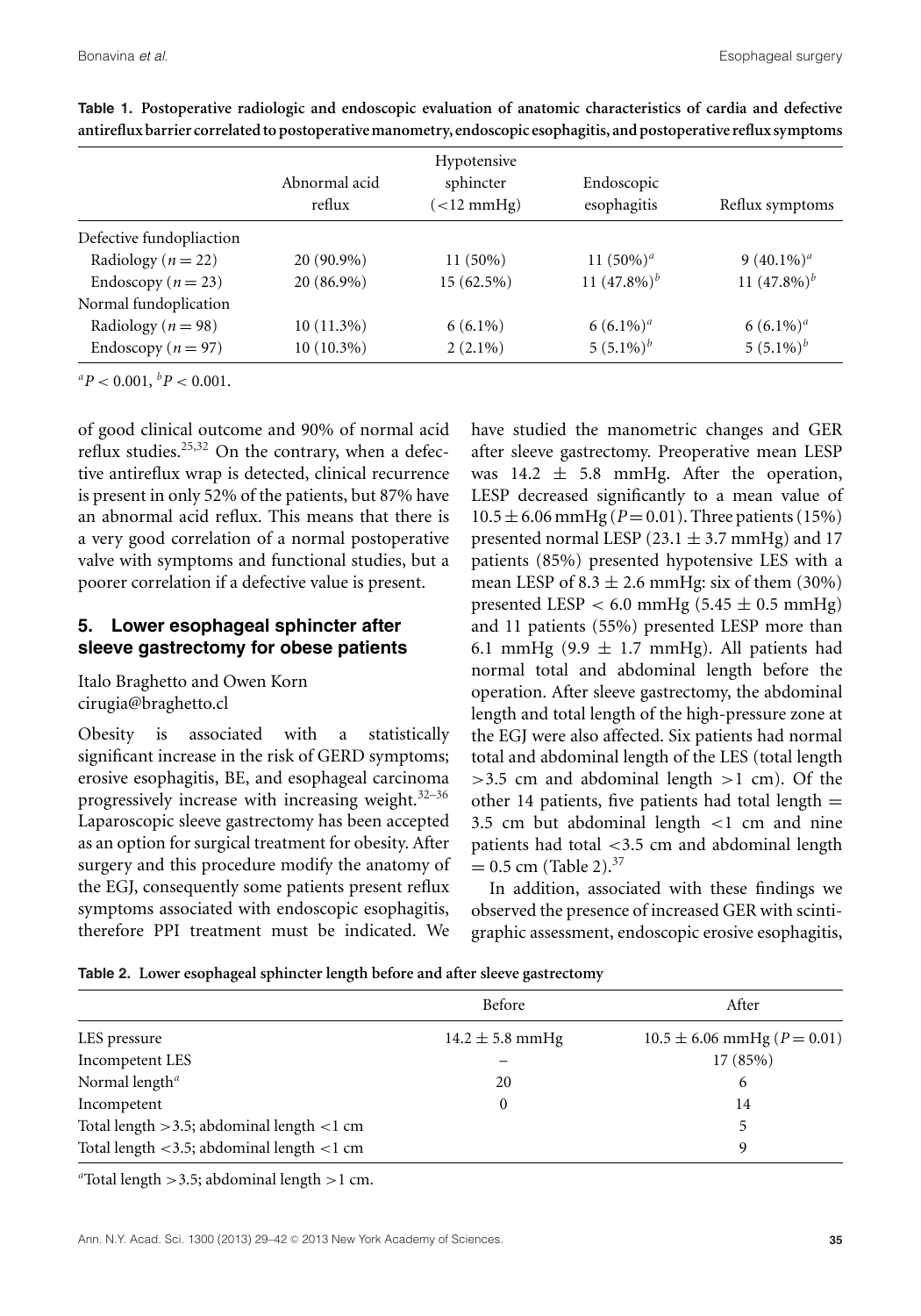and cardia dilatation.<sup>38</sup> Some authors have suggested that sleeve can be associated with severe postoperative gastroesophageal dysmotility and reflux, but others have suggested that reflux esophagitis improves after sleeve.<sup>39,40</sup> Himpens<sup>40</sup> published GERD appearance *de novo* in 21.8% of patients after 1 year, but 3 years later only 3.1% of patients presented GERD. Petersen<sup>41</sup> observed significantly increased LESP after sleeve gastrectomy, however in the same paper it is described that gastroscopy demonstrated cardiac insufficiency, esophagitis, and HH in most patients. That appears incomprehensible.

In conclusion, sleeve gastrectomy produces important decrease of LESP, probably due to partial resection of the sling fibers during the operation.

# **6. Are outcomes of fundoduplication in the obese patient population equivalent to those in the nonobese?**

Italo Braghetto [cirugia@braghetto.cl](mailto:cirugia@braghetto.cl)

Many studies have supported the association of GERD with an increasing BMI reporting that 52% of obese patients present GERD, 53% have symptoms of GERD, 31% endoscopic esophagitis, 51% positive acid reflux (24-h pH monitoring), associated with abnormal esophageal acid exposure in 61% of cases. Erosive esophagitis is 1.25 times more frequent in obese patients and esophagitis plus BE is threefold more common. The odds ratio (OR) for GERD in obese patients is 2.6–6.3 with BMI > 35 compared to normal subjects, for LS-BEs the OR is 4.3, and for adenocarcinoma it is 16.2. Definitively, GERD is reported to be more prevalent among the morbidly obese (MO) than in the general population.<sup>33,42</sup> Although some authors disagree with these reports, increasing evidence has suggested that obesity predisposes individuals to GERD. The evidence that obese patients who have GERD are at risk of failure of antireflux procedures is also suggestive but not conclusive. Most of the available studies have had low patient numbers and subsequent low statistical power, or have examined patient populations that are not selective of the bariatric population (e.g.,  $BMI < 35 kg/m<sup>2</sup>$ .  $43-45$ 

Regarding the question: Are outcomes of fundoplication in the obese patient population equivalent to those in the nonobese? The answer is also a controversial point. In several large series, the outcomes and durability of fundoplication in the setting of severe obesity are not as good as those in patients who are not severely obese.<sup>45</sup> In another study performed in 224 consecutive patients (3 years follow-up) who underwent laparoscopic fundoplication, Perez *et al.* suggested that obesity adversely affects the outcome of antireflux operations: overall symptomatic recurrence was 31.3% in obese patients compared to 4.5% in normal-weight (NW) individuals.<sup>46</sup> Morgenthal demonstrated that obesity is one of the factors predisposing to failure of antireflux procedures, reporting 57% failure after fundoplication. $47$ 

On the contrary, according to several authors there are no differences concerning the postoperative outcome comparing normal to obese subjects (Table 3). Campos, $48$  studying the predictor factors for failure after fundoplication, concluded that BMI is not predictive for failure. Anvari<sup>49</sup> suggested that obesity is not a contraindication for antireflux procedures, without deleterious effects on the postoperative reflux and with very successful results after fundoplication, reporting significant augmentation of the LESP in MO patients from 5.96  $\pm$  0.6 to 15.76  $\pm$  1.10 mmHg, and in NW patients found a similar increase in LESP from  $10.80 \pm 0.84$  to  $19.21 \pm 1$ 0.82 mmHg after surgery.  $(P < 0.0001$  in both cases). However, the MO patients reported significantly higher reflux symptoms scores 6 months postoperatively as compared to the NW patients (MO 12.41  $\pm$  1.46 versus NW 4.87  $\pm$  0.69 at 6 months

**Table 3. BMI is not predictive for failure postoperative outcome comparing normal to obese subjects**

|               | Failure (%)     |
|---------------|-----------------|
| BMI < 35      |                 |
| Anvari        | 4.8             |
| Campos        | 13              |
| Morgenthal    | 22              |
| Perez         | 4.5             |
| Mean $\pm$ SD | $11.07 \pm 8.4$ |
| BMI > 35      |                 |
| Anvari        | 12.1            |
| Campos        | 14              |
| Morgentahl    | 57              |
| Perez         | 31.3            |
| Mean $\pm$ SD | $28.6 \pm 20.8$ |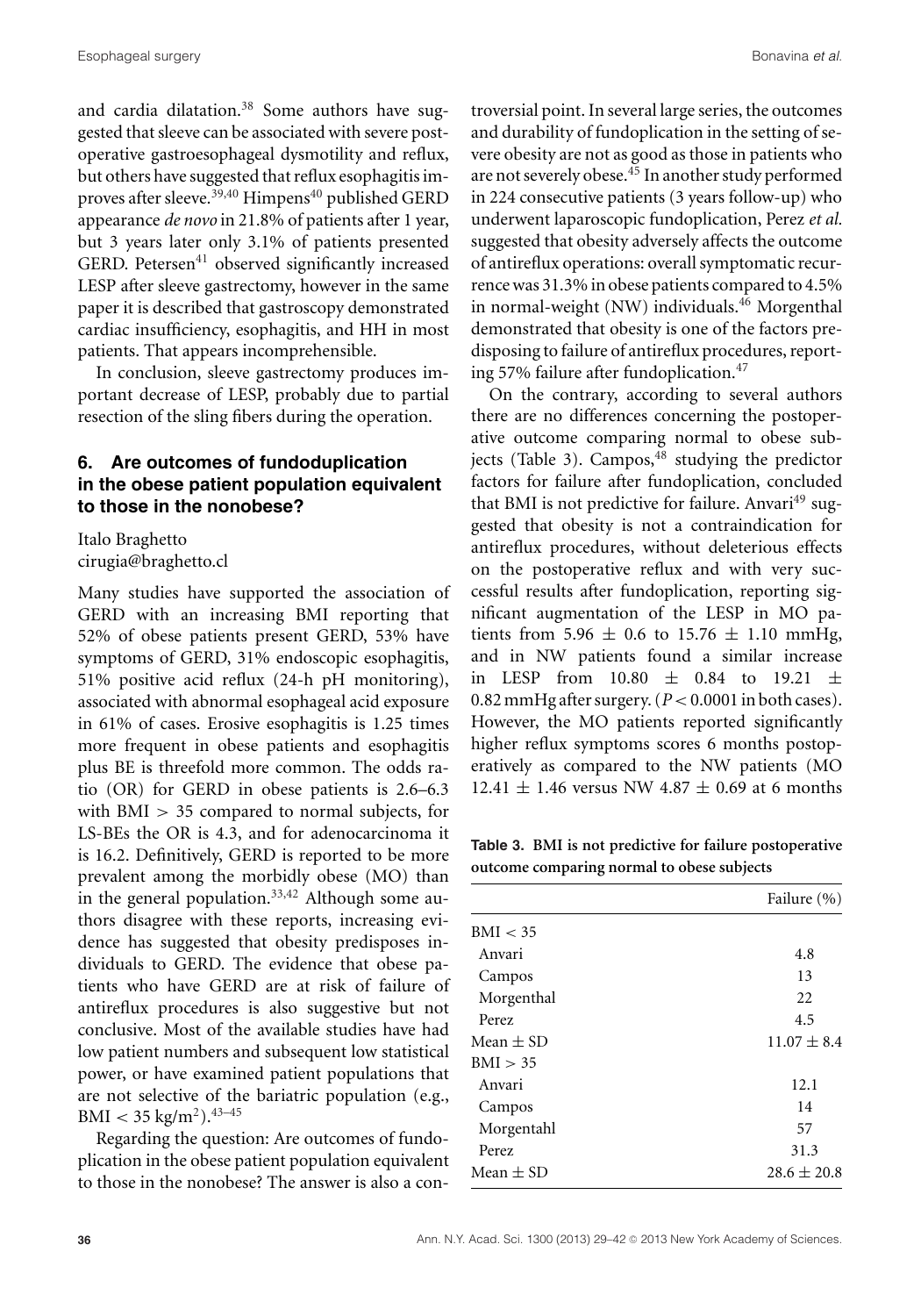postoperative,  $P < 0.0001$ ). There is no clear explanation for these findings.

Therefore, the question is still open because many studies have demonstrated a correlation between failures of antireflux procedures and increasing BMI, probably because the relative increase in intra-abdominal pressure associated with obesity may predispose to fundoplication breakdown but not necessarily to wrap herniation. Alternatively, fundoplication breakdown could be related to technical difficultiesin performing laparoscopic antireflux surgery because of the obesity.

More studies are needed to reach a final conclusion.

## **7. Paraesophageal hernia repair: is the use of a biologic mesh superior to a nonabsorbable mesh?**

Edgar J. Figueredo [edfigue@uw.edu](mailto:edfigue@uw.edu)

The main principles to obtain an adequate PEH repair are complete tension-free reduction of the herniated contents into the abdomen, obtaining an adequate intra-abdominal esophageal length, complete circumferential excision of the hernia sac, closure of the hiatus defect, and fixation of the stomach in the subdiaphragmatic position; in addition, many surgeons advocate the addition of an antireflux procedure.<sup>50</sup> The closure of the hiatus defect is a critical step in the PEH repair, and if not performed is a major cause of recurrence. Several factors can affect the integrity of the closure. First, the diaphragm and the crurae undergo significant tension. Second, the muscular pillars of the crurae may be attenuated due to the constant stretch created by the hernia sac. Third, the size of the hiatal defect ensures significant tension if only sutures are used to reapproximate the crurae.<sup>51</sup>

More recently, the use of prosthetic and bioprosthetic meshes as a reinforcement of the hiatal repair has gained the acceptance of different groups in order to decrease the incidence of recurrence. Frantzides *et al.*<sup>52</sup> compared the incidence of recurrence of PEH in 72 patients with a hiatal defect greater than 8 cm in diameter, when simple hiatal closure was used versus polytetrafluoroethylene (PTFE) reinforcement. The study showed eight recurrences (22%) in the nonmesh group within 6 months, and none in the mesh group. Granderath

*et al.*<sup>53</sup> demonstrated a lower incidence of recurrence at 1 year in 50 patients using a mesh compared to 50 patients with primary repair (8% vs. 28%), and reported the same incidence of dysphagia at 1 year in both groups. Both studies did not report complications related to the mesh. There have been several reports of adverse outcomes associated with the use of PTFE mesh, and although uncommon, these complications, such as esophageal, stomach, or GEJ erosions of the mesh, can severely affect the patients needing significant surgical interventions. $54$ Soricelli *et al.*<sup>55</sup> showed that the use of polypropylene mesh in laparoscopic Nissen for patients with GERD was overall safe in 204 patients, with only one erosion of the mesh (0.49%); the hernia sac was used to cover the mesh.

Due to the prosthetic mesh complications, new bioprosthetic meshes have been used to reinforce the hiatal closure. These biomaterials act as an extracellular matrix scaffold to augment the native tissue healing and regeneration; they are pliable and temporary, by nature, so they should not have the associated risks of the nonabsorbable meshes. The use of these biomaterials appears to be safe, and it is an effective alternative to the use of synthetic mesh for PEH repair. Lee *et al*. <sup>56</sup> showed acceptable recurrence rates (12%) in a group of patients in whom the hiatal defect was closed with acellular human dermal matrix mesh, after an average followup of 14.4 months. A prospective randomized trial comparing a U-shaped porcine small intestine submucosa (SIS) mesh reinforcement to primary hiatal closure, in 106 patients, showed a significantly lower recurrence rate in the mesh group (9% vs. 24%) at 6 months, assessed by UGI series.<sup>57a</sup> However, a follow-up study at 5 years failed to show a difference,<sup>57b</sup> but it showed no associated strictures, erosions, or higher incidence of dysphagia in the mesh group. The same group published a paper where 71 patients received a PEH repair with SIS mesh reinforcement with an average follow-up of 45 months, showing 14 patients with complications at 30 days, none of them related to the mesh use, and six patients with dysphagia, also none related to the mesh. The recommendations for the use of the biologic mesh are (1) use a U-shape mesh, never circumferentially placed; (2) cover the posterior hiatus, avoiding the sling effect on the esophagus; and (3) leave a space between the mesh edge and the esophagus, to avoid excessive contact<sup>58</sup> (Fig. 3).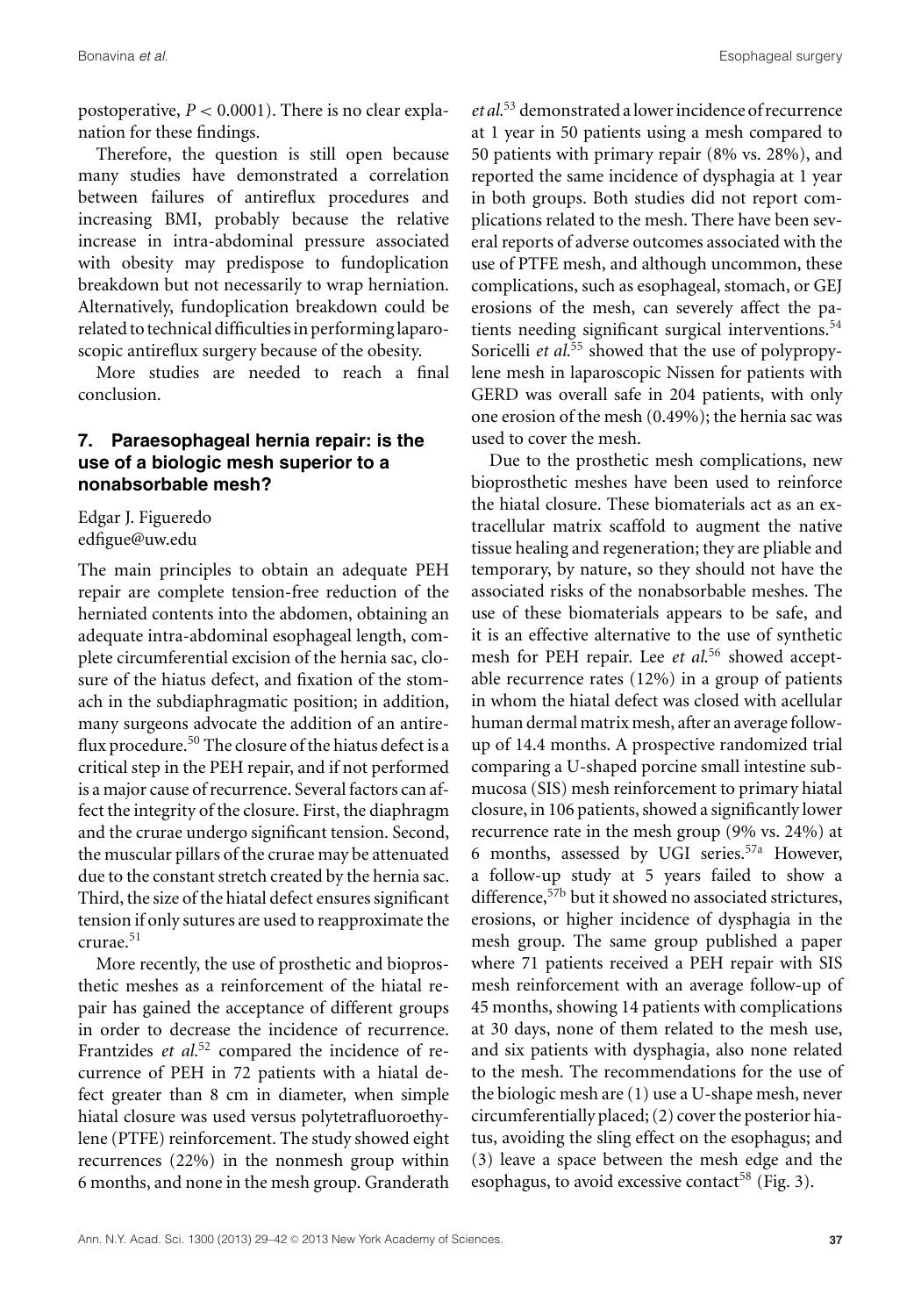

**Figure 3. U-shaped biologic mesh (SIS), placed to reinforce a hiatal closure in a paraesophageal hernia repair.**

In conclusion, the use of a biologic mesh can be safe, and the complications associated with its use are uncommon. The use of nonabsorbable mesh might be safe, and although the mesh complications are not common, they can be very serious. The use of biologic mesh as reinforcement in a PEH repair compared with a primary repair, does not have any difference at 5 years in terms of radiologic recurrence, but is associated with improvement of the initial symptoms in patients who underwent a PEH repair. For these reasons, our group recommends the use of a biologic mesh.

# **8. What are the results of endoluminal antireflux procedures?**

Lee L Swanstrom [lswanstrom@aol.com](mailto:lswanstrom@aol.com)

Multiple endoluminal treatments for GERD have been developed over the last 15 years—this points to the need for an intermediate approach to GERD between medication (which only works well for 85% of patients) and laparoscopic fundoplications (which are expensive and have side effects). Most of the endoscopic procedures enjoyed a brief popularity but then failed in the marketplace and were withdrawn. Today only the transoral incision-lessfundoduplication (TIF) procedure (Endogastric Solutions, Seattle, WA) and the Stretta procedure are commercially available and in active use. Failure of the procedures was multifactorial and mainly due to reimbursement issues in the United States. The procedures also had generally mediocre efficacy, which led to lack of physician–user enthusiasm and championship.<sup>59</sup> In general, all procedures, including the TIF and Stretta, result in a moderate improvement in symptom scores, some decrease in medication use, but no correction of objective acid exposure testing in 70% or so of patients.<sup>60</sup> This has led to some controversy in the academic community over what exactly the appropriate endpoint of GERD treatment should be: patient satisfaction or a normal objective measurement. Another factor leading to poor acceptance has been the long list of relative contraindications to the procedures: obesity, HHs, strictures, and BE.<sup>61</sup> Since most patients have one or more of these, practitioners quickly develop fatigue in trying to sort out the few who would benefit from endoluminal treatment and give up on it.

The Stretta procedure uses radiofrequency burns to the LES to decrease compliance and perhaps ablate some aberrant neural pathways in the cardia region. Its greatest efficacy has been noted to be in patients with mild disease, an anatomically normal LES, and documented transient sphincter relaxation as the cause of the reflux. In these patients, Stretta is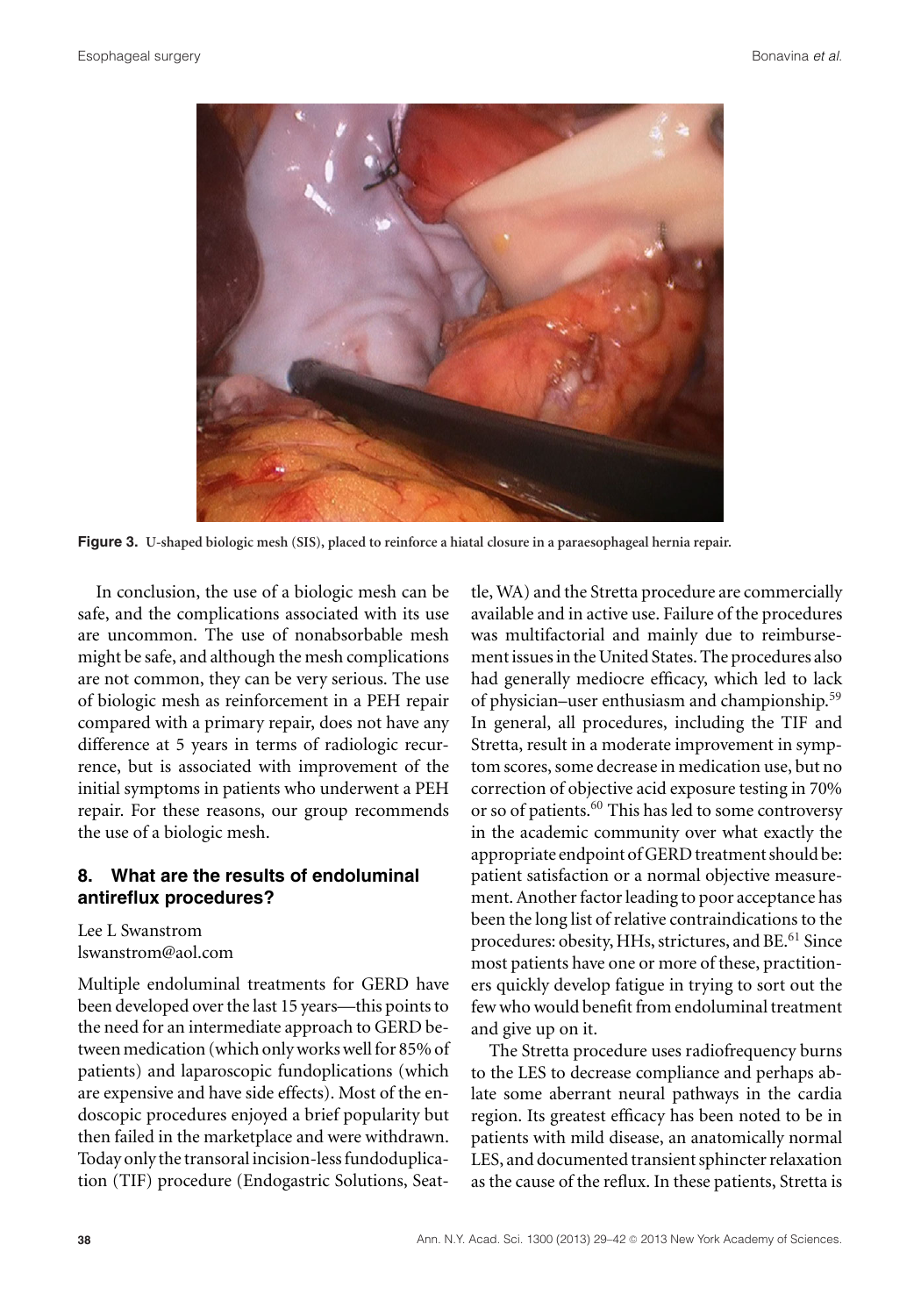|                               | TIF         | <b>PPIs</b> | Nissen     | Toupet                  |
|-------------------------------|-------------|-------------|------------|-------------------------|
| GERD-HRQL improved by $>50\%$ | 53-86%      | 68-91%      | 61-97%     | $61-97\%$ (from Nissen) |
| Off daily PPIs                | 79-85%      | $0\%$       | 79-100%    | $65 - 92\%$             |
| Normal acid exposure          | 37-67%      | $50 - 92\%$ | 88-97%     | 49-94%                  |
| Esophagitis reduced           | 67-80%      | 84-94%      | $86 - 95%$ | 82-89%                  |
| Hiatal hernia reduced         | $60 - 89\%$ | $0\%$       | 87-99%     | 95%                     |

**Table 4. Comparison of TIF results with Nissen and Toupet results**

more than 80% effective at correcting reflux. It is hypothesized that the radiofrequency ablation (RFA) may destroy some of the neural trigger that leads to abnormal untimed relaxation in these patents. Overall, patients do not see an elevation of LESP or substantial normalization of pH studies, but note improved symptom scores and decreased medication use.<sup>62</sup>

The TIF procedure seeks to create a robust antireflux valve by drawing the gastric fundus up to the esophagus and fastening it with small plastic tags. Various investigators have found that the endoscopic appearance of the resulting valve correlates well with better symptomatic and physiologic results.63 The procedure has undergone several refinements in technique which have improved the results—currently the TIF2 is recommended that seeks to wrap more of the fundus around the esophagus. Once again, the list of relative contraindications is long and includes obesity, HHs, strictures, BE, and previous gastric surgery, as well as neck or esophageal problems that would make it difficult to pass this rather stiff 60 French device. Complications are mainly insertion problems, with several perforations having been reported, or bleeding from the fastener placement.64 Bleeding has been reported in 5–10% of patients. Overall results of the TIF2 show an improved (>50%) symptom score in 80– 85% of patients, a reduction of medications in 75% (no medications in 40%), and a normalized pH in around 40% (Table 4).

## Conclusion

Physicians and patients continue to ask for a less invasive mechanical option for their GERD. Current endoluminal devices and procedures have many patient exclusions, are disliked by the medical insurance community, and do not normalize pH in the majority of patients. On the other hand, they do markedly improve patient symptoms and may make them easier to control medically. Therefore their place in the GERD treatment repertory remains to be spelled out and the technologies need to continue to evolve.

# **9. Outcomes of revisional antireflux surgery; surgical and quality of life47,65–73**

Eelco Wassenaar [ewassena@uw.edu](mailto:ewassena@uw.edu)

Primary antireflux operations have excellent results with low failure rate. Ten-year follow-up results show that 85–90% of patients are free of significant reflux. Over long-term follow-up though, 1–4% of patients undergo a reoperation. The indication for reoperation in the majority of cases is recurrent reflux (64%). Other reasons are dysphagia (31%), gas bloat syndrome (3%), and chest pain (2%).

The cause of failure in the majority of patients is an anatomic abnormality such as recurrent HH with wrap migration or a problem with the wrap itself (disruption or disconfiguration). In approximately 2% of patients, failure is found to be due to a previously unknown motility disorder. These patients therefore probably should not have undergone the initial antireflux procedure.

Primary antireflux operations are safe with very low mortality (0.2–0.5%) and morbidity (3.8– 7.7%). Length of stay (2–4 days) and conversion rates (2% or less) are also low. Revisional operations, as can be expected, have a higher mortality (0.9%) and morbidity (14–16%) and therefore should not be taken lightly. Length of stay (5.5 days) and conversion rates (9%) are also higher.

The outcome of revisional antireflux operations is nonetheless good, with patients reporting it a success in 81–84% of cases, which is lower than after primary repair. Quality-of-life scores are generally improved as well, although also less improved compared to after primary repair. When followed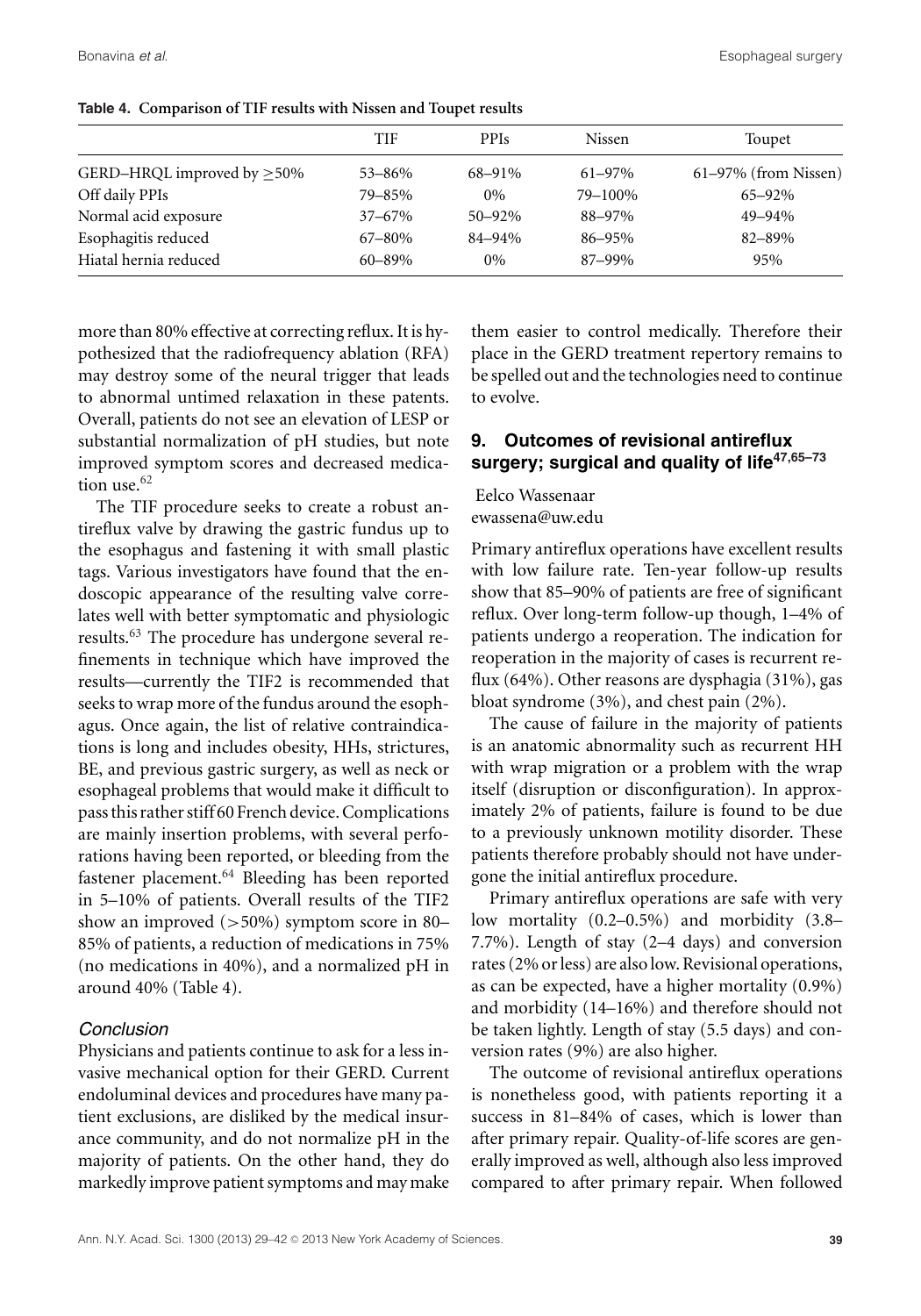diligently, up to 33% of patients develop a rerecurrent hernia and 5% undergo another operation.

To conclude: a revisional antireflux operation is feasible but leads to a higher risk of complications, fewer good results, and a higher risk of failure than a primary antireflux operation. Therefore it remains essential to perform a good primary operation after diligent work-up to try and prevent the necessity of performing a revisional procedure.

## **Conflicts of interest**

The authors declare no conflicts of interest.

## **References**

- 1. Little, A.G. 1992. Mechanisms of action of anti-reflux surgery: theory and fact. *World J. Surg.* **16:** 320–325.
- 2. DeMeester, T.R., J. Wernly, G. Bryant, *et al.* 1979. Clinical and in-vitro analysis of determinants of gastroesophageal competence: a study of the principles of anti-reflux surgery. *Am. J. Surg.* **137:** 39–46.
- 3. Bonavina, L., T. DeMeester, R. Mason, *et al.* 1997. Mechanical effect of the Angelchick prosthesis on the competency of the gastric cardia: pathophysiologic implications and surgical perspectives. *Dis. Esoph.* **10:** 115–118.
- 4. Biancani, P.,M.P. Zabinski & J. Behar. 1975. Pressure, tension and force of closure of the human lower esophageal sphincter and esophagus. *J. Clin. Invest.* **56:** 476–483.
- 5. Petersson, G.B., C.T. Bombeck & L.M. Nyhus. 1980. The lower esophageal sphincter: mechanisms of opening and closure. *Surgery* **88:** 307–314.
- 6. Korn, O., A. Csendes, P. Burdiles, *et al.* 2000. Anatomic dilatation of the cardia and competence of the lower esophageal sphincter: a clinical and experimental study. *J. Gastrointest. Surg.* **4:** 398–406.
- 7. Ireland, A.C., R.H. Holloway, J. Toouli & J. Dent. 1993.Mechanisms underlying the anti-reflux action of fundoplication. *Gut* **34:** 303–308.
- 8. Pandolfino, J.E., J. Curry, G. Shi, *et al.* 2005. Restoration of normal distensive characteristics of the esophagogastric junction after fundoplication. *Ann. Surg.* **242:** 43–48.
- 9. Mittal, R.K. & D.H. Balaban. 1997. The esophagogastric junction. *N. Engl. J. Med.* **336:** 924–932.
- 10. Peracchia, A., L. Bonavina, N. Borsato, *et al.* 1989. Effects of fundoplication on gastric emptying. *Ital. J. Gastroenterol.* **21:** 213–215.
- 11. Bonavina, L., T. DeMeester, P. Fockens, *et al.* 2010. Laparoscopic sphincter augmentation device eliminates reflux symptoms and normalizes esophageal acid exposure. One- and 2-year results of a feasibility trial. *Ann. Surg.* **252:** 857–862.
- 12. Samelson, S.L., H.F. Weiser, C.T. Bombeck, *et al.* 1983. A new concept in the surgical treatment of gastroesophageal reflux. *Ann. Surg.* **197:** 254–259.
- 13. AGA Institute. 2008. GERD patient study-patients and their medications. *Harris Interactive*.
- 14. Finks, J.F., Y. Wei & J.D. Birkmeyer. 2006. The rise and fall of anti-reflux surgery in the United States. *Surg. Endosc.* **20:** 1698–1701.
- 15. Lord, R., S. DeMeester, J. Peters, *et al.* 2009. Hiatal hernia, lower esophageal sphincter incompetence, and effectiveness of Nissen fundoplication in the spectrum of gastroesophageal reflux disease. *J. Gastrointest. Surg.* **13:** 602–610.
- 16. Ganz, R., C. Gostout, J. Grudem, *et al.* 2008. Use of a magnetic sphincter for the treatment of GERD: a feasibility study. *Gastrointest. Endosc.* **67:** 287–294.
- 17. Bonavina, L., G. Saino, D. Bona, *et al.* 2008. Magnetic augmentation of the lower esophageal sphincter: results of a feasibility clinical trial. *J. Gastrointest. Surg.* **12:** 2133–2140.
- 18. Lipham, J.C., T.R. DeMeester, R.A. Ganz, *et al.* 2012. The Linx reflux management system: confirmed safety and efficacy now at 4 years. *Surg. Endosc.* **26:** 2944–2949.
- 19. Peters, J.H. 2000. Modern imaging for the assessment of gastroesophageal reflux disease begins with the barium esophagogram. *J. Gastrointest. Surg.* **4:** 346–347.
- 20. Canon, C.H.L., D.E. Morgan, D.M. Einstein, *et al.* 2005. Surgical approach to gastroesophageal refux disease: what the radiologist needs to know. *Radiographics* **25:** 1485–1499.
- 21. Velanovich, V. & A. Mahatne. 2004. Effect of manometrically discovered nonspecific motility disorders in the esophagus on the outcomes of anti-reflux surgery. *Gastrointest. Surg.* **8:** 335–341.
- 22. Hatfield, M. & J. Shapir. 1985. Review. The radiologic manifestations of failed anti-reflux operations. *Am. J. Roentgenol.* **144:** 1209–1214.
- 23. Hainaux, B. *et al.* 2002. Intrathoracic migration of the wrap after laparoscopic nissen fundoplication: radiologic evaluation. *Am. J. Roentgenol.* **179:** 859–862.
- 24. Donkevoort, S.C. *et al.* 2003. Impact of anatomical wrap position on the outcome of Nissen fundoplication. *Br. J. Surg.* **90:** 854–859.
- 25. Braghetto, I. *et al.* 2004. Anatomical deformities after laparoscopic anti-reflux surgery. *Int. Surg.* **89:** 227–235.
- 26. Cavadas, D. et al. 2007. Resultados de la Cirugía Antirreflujo Laparoscópica: 10 años de experiencia. Rev. Argent. Cirug. **93:** 101–116.
- 27. Yau, P.I., D. Watson & P. Devitt. 2000. Laparoscopic antireflux surgery in the treatment of gastroesophageal reflux in patients with Barrett's esophagus. *Arch. Surg.* **135:** 801–805.
- 28. Zaninotto, F., G. Portale., M. Costantini, *et al.* 2007. Long term results (6–10 years) of laparoscopic fundoplication. *J. Gastrointest. Surg.* **11:** 1138–1145.
- 29. Luostarinen, M. 1993. Nissen fundoplication for reflux esophagitis. Long term clinical and endoscopic results in 109 of 127 consecutive patients. *Ann. Surg.* **217:** 329–337.
- 30. Seltman, A.K., P. Kahrilas, E.Y. Chang, *et al.* 2006. Endoscopic measurement of cardia circumference as an indicator of GERD. *Gastrointest. Endosc.* **63:** 22–31.
- 31. Jobe, B.A., P. Kahrilas, A.H. Vernon, *et al.* 2004. Endoscopic appraisal of the gastroesophageal valve after antireflux surgery. *Am. J. Gastroenterol.* **99:** 233–243.
- 32. Hampel, H., N.S. Abraham & H.B. El-Serag. 2005. Metaanalysis: obesity and the risk for gastroesophageal reflux disease and its complications. *Ann. Intern. Med.* **143:** 199– 211.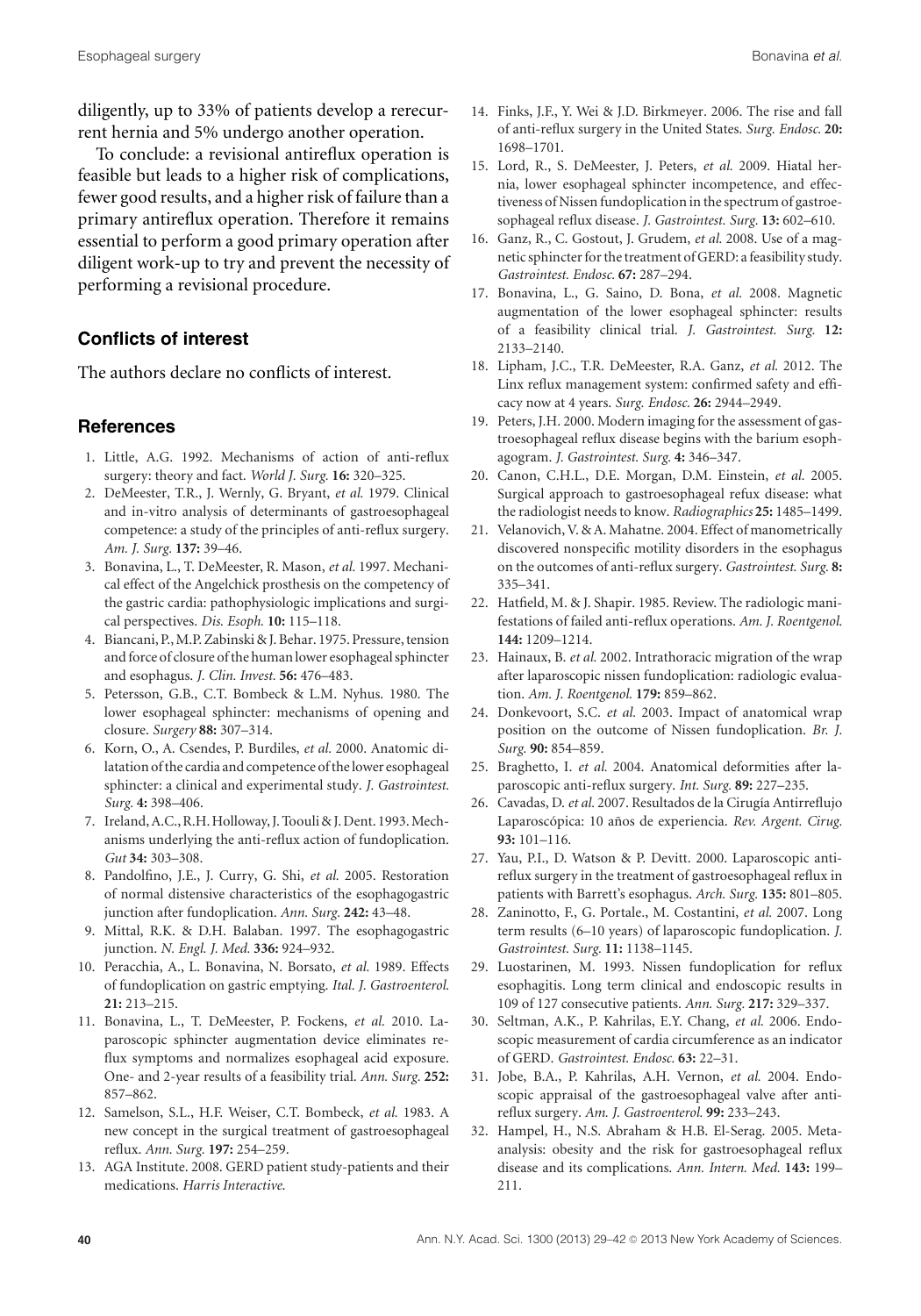- 33. Friedenberg, F.K., M. Xanthopoulus, G. Foster, *et al.* 2008. The association between gastroesophageal reflux disease and obesity. *Am. J. Gastroenterol*. **103:** 2111–2122.
- 34. Varela, J.E., M.W. Hinojosa & N.T. Nguyen. 2009. Laparoscopic fundoplication compared qith laparoscopic gastric bypass in morbidly obese patients with gastroesophageal reflux disease. *Surg. Obes. Relat. Dis.* **5:** 139–143.
- 35. Sise, A. & K.F. Friedenberg. 2008. A comprehensive review of gastroesophageal reflux disease and obesity. *Obes. Rev.* **9:** 194–203.
- 36. Csendes, A., P. Burdiles & J. Rojas. 2001. Reflujo gastroesofágico patológico en pacientes con obesidad severa, morbida e hiperobesidad. ´ *Rev. Med. Chil.* **129:** 1038–1043.
- 37. Braghetto, I., E. Lanzarini, O. Korn, *et al.* 2010. Manometric changes of the lower esophageal sphincter after sleeve gastrectomy in obese patients. *Obes. Surg.* **20:** 357–362.
- 38. Braghetto, I., A. Csendes, O. Korn, *et al.* 2010. Gastroesophagel reflux disease after sleeve gastrectomy. *Surg. Laparosc. Endosc. Perc. Tech.* **20:** 148–153.
- 39. Ardila-Hani, A. & E.E. Soffer. 2011. Review article: the impact of bariatric surgery on gastrointestinal motility. *Aliment Pharmacol. Ther.* **34:** 825–831.
- 40. Himpens, J., G. Dapri & G.B. Cadiere. 2006. A prospective study between laparoscopic gastric banding and laparoscopic isolated sleeve gastrectomy results after 1 year and 3 years. *Obes. Surg.* **16:** 1450–1456.
- 41. Petersen, W.V., T. Meile, M.A. Küper, et al. 2012. Functional importanve of laparoscopic sleeve gastrectomy for lower esophageal sphincter in patients with morbid obesity. *Obes. Surg.* **22:** 360–366.
- 42. Jacobson, B.C., S.C. Somers, C.S. Fuchs, *et al.* 2006. Body mass index and symptoms of gastroesophageal reflux in women. *N. Engl. J. Med.* **354:** 2340–2348.
- 43. Lagergren, J., R. Bergstrom & O. Nyren. 2000. No relation between body mass and gastroesophageal reflux symptoms in a Swedish population based study. *Gut* **47:** 26–29.
- 44. Madisch, A., C. Weihs, M. Schlaud, *et al.* 2002. The body mass index (BMI) has no impat on the frequency of typical relux symptoms-results of a nationwide telephone-based information campaign in Germany. *Zentralbl Chir* **127:** 1064–1067.
- 45. Pranchard, V.N. & J.C. Alverdy. 2010. Gastroesophageal reflux disease and severe obesity: fundoplication or bariatric surgery? *World J. Gastroent.* **16:** 3757–3761.
- 46. Perez, A.R., A.C. Moncure & D.W. Rattner. 2001. Obesity adversely affects the outcome of anti-reflux operations. *Surg. Endosc.* **15:** 986–989.
- 47. Morgenthal, C.B., E. Lin, M.D. Shane, *et al.* 2007. Who will fail laparoscopi Nissen fundoplication? Preoperative prediction of long-term outcomes. *Surg. Endosc.* **21:** 1978–1984.
- 48. Campos, G., J. Peters, T.R. DeMeester, *et al.* 1999. Multivariate analysis of factors predicting outcome after laparoscopic Nissen fundoplication. *J. Gastrointest. Surg.* **3:** 292–300.
- 49. Anvari, M. & F. Bamehriz. 2006. Outcome of laparoscopic Nissen fundoplication in patients with body mass index < or = 35. *Sorg. Endosc.* **20:** 230–234.
- 50. Lal, D.R., C.A. Pellegrini & B.K. Oelschlager. 2005. Laparoscopic repair of paraesophageal hernia. *Surg. Clin. North Am.* **85:** 105–118.
- 51. Wolf, P.S. & B.K. Oelschlager. 2007. Laparoscopic paraesophageal hernia repair. *Adv. Surg.* **41:** 199–210.
- 52. Frantzides, C.T., A.K. Madan, M.A. Carlson & G.P. Stavropoulos. 2002. A prospective, randomized trial of laparoscopic polytetrafluoroethylene (PTFE) patch repair vs simple cruroplasty for large hiatal hernia. *Arch. Surg.* **137:** 649–652.
- 53. Granderath, F.A., U.M. Schweiger, T. Kamolz,*et al.* 2005. Laparoscopic Nissen fundoplication with prosthetic hiatal closure reduces post-operative intrathoracic wrap herniation: preliminary results of a prospective randomized functional and clinical study. *Arch. Surg.* **140:** 40–48.
- 54. Stadlhuber, R.J., A.E. Sherif, S.K. Mittal, *et al.* 2009. Mesh complications after prosthetic reinforcement of hiatal closure: a 28-case series. *Surg. Endosc.* **23:** 1219–1226.
- 55. Soricelli, E., N. Basso, A. Genco & M. Cipriano. 2009. Longterm results of hiatal hernia mesh repair and anti-reflux laparoscopic surgery. *Surg. Endosc.* **23:** 2499–2504.
- 56. Lee, E., M.M. Frisella, B.D. Matthews & L.M. Brunt. 2007. Evaluation of acellular human dermis reinforcement of the crural closure in patients with difficult hiatal hernias. *Surg. Endosc.* **21:** 641–645.
- 57a. Oelschlager, B.K., C.A. Pellegrini, J. Hunter, *et al.* 2006. Biologic prosthesis reduces recurrence after laparoscopic paraesophageal hernia repair: a multicenter, prospective, randomized trial. *Ann. Surg.* **244:** 481–490.
- 57b. Oelschlager, B.K., C.A. Pellegrini, J.G. Hunter, *et al.* 2011. Biologic prosthesis to prevent recurrence after laparoscopic paraesophageal hernia repair: long-term follow-up from a multicenter, prospective, randomized trial. *J. Am. Coll. Surg.* **213:** 461–468.
- 58. Wassenaar, E.B., F. Mier, H. Sinan, *et al.* 2012. The safety of biologic mesh for laparoscopic repair of large, complicated hiatal hernia. *Surg. Endosc.* **26:** 1390–1396.
- 59. Jafri, S.M., G. Arora & G. Triadafilopoulis. 2009. What is left of the endoscopic anti-reflux devices? *Curr. Opin. Gastroenterol.* **25:** 352–357.
- 60. Chen, D., C. Barber, P. McLoughlin, *et al.* 2009. Systematic review of endoscopic treatments for gastroesophageal reflux disease. *Br. J. Surg*. **96:** 128–136.
- 61. Khajanchee, Y.S., M. Ujiki, C.M. Dunst & L.L. Swanstrom. 2009. Patient factors predictive of 24-h pH normalization following endoluminal gastroplication for GERD. *Surg. Endosc.* **23:** 2525–2530.
- 62. Arts, J., R. Bisschops, K. Blondeau, *et al.* 2012. A doubleblind sham-controlled study of the effect of radiofrequency energy on symptoms and distensibility of the gastroesophageal junction in GERD. *Am. J. Gastroenterol.* **107:** 222–230.
- 63. Repici, A., U. Fumagalli, A. Malesci, *et al.* 2010. Endoluminal fundoplication(ELF) for GERD. *J. Gastrointest. Surg.* **14:** 1–6.
- 64. Vellonovich, V. 2010. Endoscopic endoluminal fundoplication for GERD: initial experience and lessons learned. *Surgery* **148:** 646–651.
- 65. Dallemagne, B., J. Weerts, S. Markiewicz, *et al.* 2006. Clinical results of laparoscopic fundoplication at ten years after surgery. *Surg. Endosc.* **20:** 159–165.